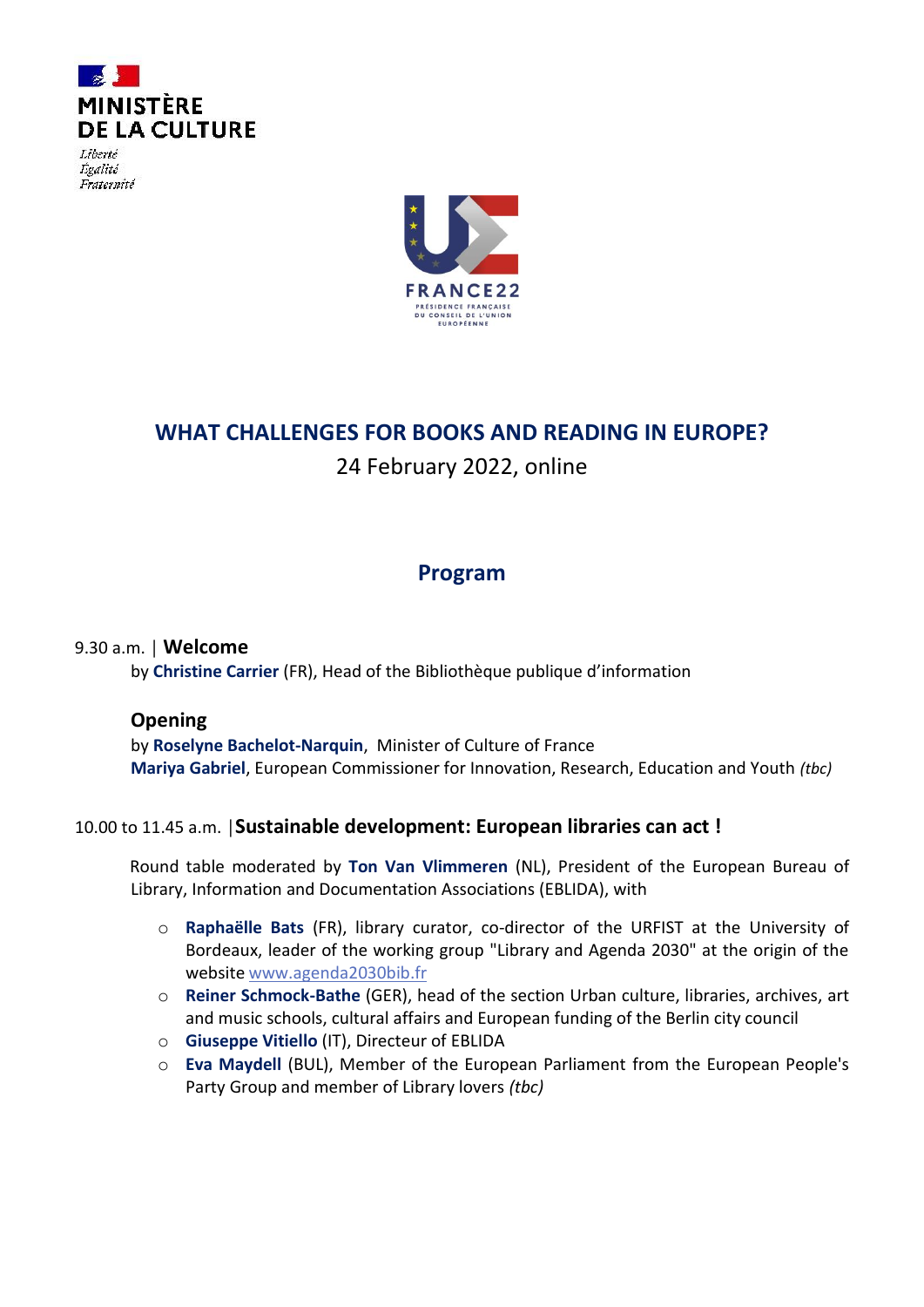#### 10.00 to 11.45 a.m. │**Translation for the sake of cultural diversity in Europe: a report, and after?**

Round table moderated by **Xavier North**, Chair of the Open Method of Coordination (OMC) working group « Translation and Multilingualism » whose [report](https://op.europa.eu/en/publication-detail/-/publication/a4059b86-8317-11ec-8c40-01aa75ed71a1/language-en) is due in February 2022 with

- o **Antje Contius** (GER), literary translator
- o **Martijn Nicolaas** (NL), literary translator
- o **Arturo Peral** (ESP), literary translator
- o **Arnaud Pasquali** (FR), policy officer Creative Europe DG Education, Youth, Sport and Culture – Commission Européenne.

To present the report, and then

- o **Cécile Deniard** (FR), literary translator, coordinator of the CEATL Copyright Group
- o **Barbara Gessler** (GER), Head of Unit Creative Europe DG Education, Youth, Sport and Culture - European Commission
- o **Elena Pasoli** (IT), Director of the Bologna Children's Book Fair
- o **Seid Serdarević** (CRO), founder of Fraktura Publishing.

11.45 a.m. to 2.00 p.m. │**Pause**

#### 2.00 to 3.45 p.m. │ **Publishing natively accessible digital books: preparing for the implementation of the "accessibility" directive**

Round table moderated by **Laurent Le Meur**, Technical Director of EDRLab, with

- o **Anne Bergman-Tahon** (BEL), Director of Federation of European Publishers
- o **Cristina Mussinelli** (IT), Secretary General of the LIA Foundation
- o **Fernando Pinto da Silva** (FR), vice-president of the National Consultative Council of Disabled People in charge of the accessibility, universal design and digital commission
- o **Ted van der Togt** (NL), researcher at the KB National Library of the Netherlands, expert in digital publications and accessibility.

#### 2.00 to 3.45 p.m. │ **How to build a Europe of bookshops?**

Round table moderated by **Nicole Vulser**, journalist at Le Monde, with

- o **Isabelle Lemarchand** (FR), bookseller and president of the Association Internationale des Libraires Francophones
- o **Fabian Paagman** (NL), bookseller and co-president of the European and International Booksellers Federation
- o **Jesús Trueba** (ESP), bookseller and head of technological development of [www.todostuslibros.com,](http://www.todostuslibros.com/) e-commerce platform of the Spanish Confederation of Booksellers' Unions and Associations
- o **Alexandra Geese** (GER), Member of the European Parliament from the Green Group / European Free Alliance *(tbc)*

3.45 to 4.00 p.m.│**Pause**